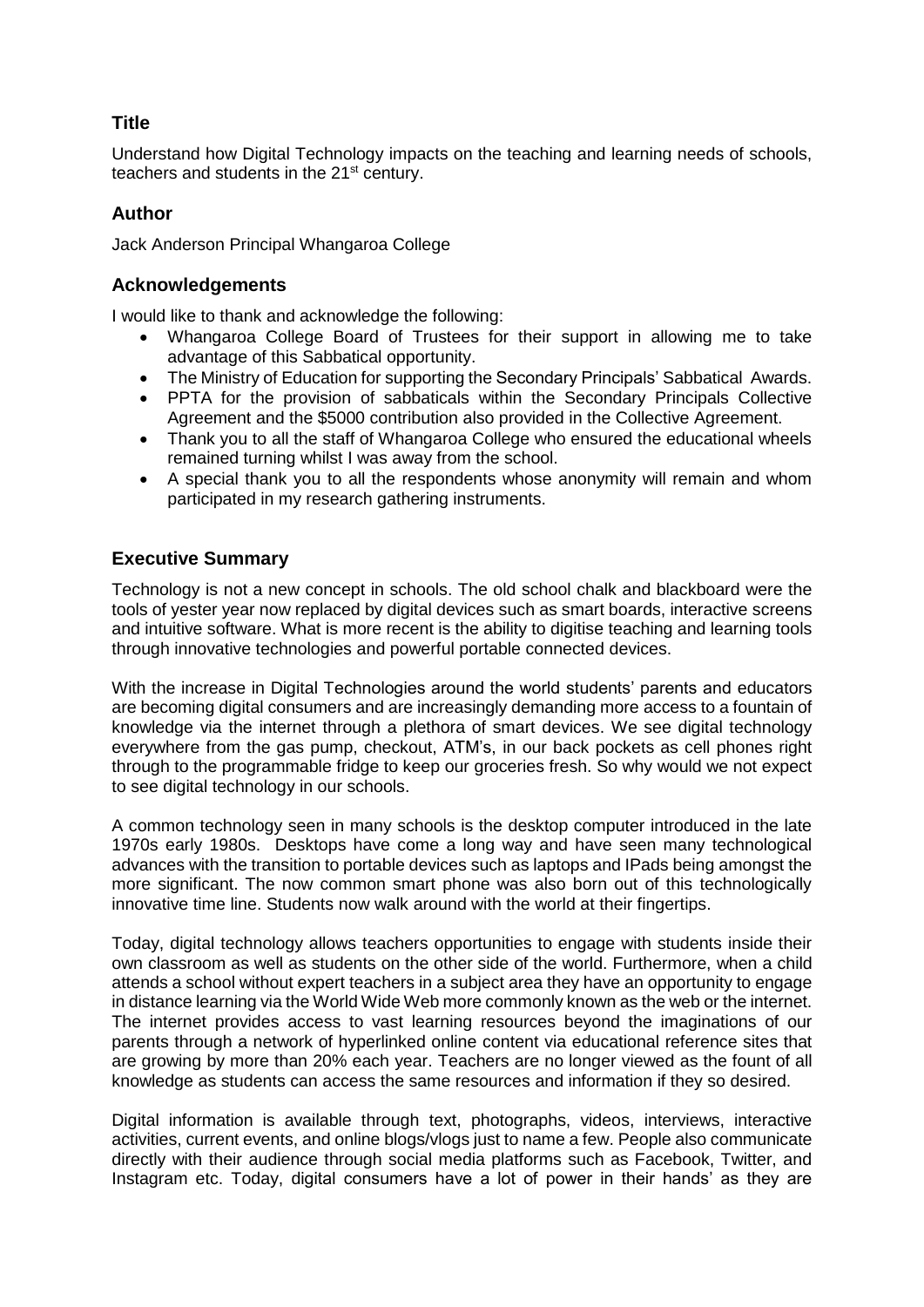relatively free to explore the wide-open domains of the internet. However, there is also a lot of information on the internet that is harmful, false and misleading therefore consumers need to be vigilant when accessing information online. More importantly, if unmonitored in a school setting it can lead to students accessing information they should not. Therefore, policies and procedures should be in place to ensure students are making the most of their educational opportunities while keeping safe online. Throughout my sabbatical blended learning environments came across as a good balance where traditional pedagogy merged with digital technology showed encouraging progress in providing a sustainable learning environment.

Keeping up with the latest technology is a challenge for schools. Acquiring the latest devices comes at a cost in terms of money and a cost to teachers' who need professional development to teach with the new devices. Furthermore, the Board of Trustees must ensure policies and procedures fit for purpose are in place to support the ongoing needs of this technology and its purpose in the curriculum space. Although devices can keep off task students engaged, they cannot replace a great teacher. Therefore, Boards of Trustees need to consider the best use of money and decide whether they invest in technology or quality teachers.

### *Professional Learning Activity*

The learning activities associated with this sabbatical is to understand how Digital Technology impacts on the teaching and learning needs of schools, teachers and students' in the 21st Century. To achieve this, I read a range of relevant text, visited two schools, surveyed principals', students and teachers from those schools, and attended an International Conference on Learning.

#### *Instruments*

I have used qualitative surveys by asking questions requiring actual answers opposed to gathering quantitative data through the collection of numbers and percentages alone. It is important to understand the story behind the responses. By asking minimal questions, I have attempted to gather deeper and more meaningful responses. I have ensured all survey respondents their identities and the identities of their schools will remain anonymous.

## **Activities**

### *Principal visits*

I visited and met with two secondary school principals from lower socio economic areas. Both schools have maintenance and management of their Digital network outsourced to external agencies. The common factor was having an external agency taking care of the infrastructure allowed key personnel in both schools to continue to support the school in addressing student learning and assessment. Previously the Maths teacher managed the network in one school while the husband of one of the senior leaders managed the network in the other school. Neither school has a BYOD scheme claiming that this has the potential to disadvantage some students who cannot afford the Technology. Both schools provide Digital devices to students such as Chrome Books and Tablets for use in the classroom. Students were not able to take these devices home

Both Principals' claimed having a reputable organisation was more appealing opposed to stand alone internal technicians. In the past both Principals' had internal IT support but as these support services left, the schools' had a system that was only familiar to the previous technician. This saw additional cost to employ new technicians that came with new systems, processes and a different outlook on the provision of IT in schools.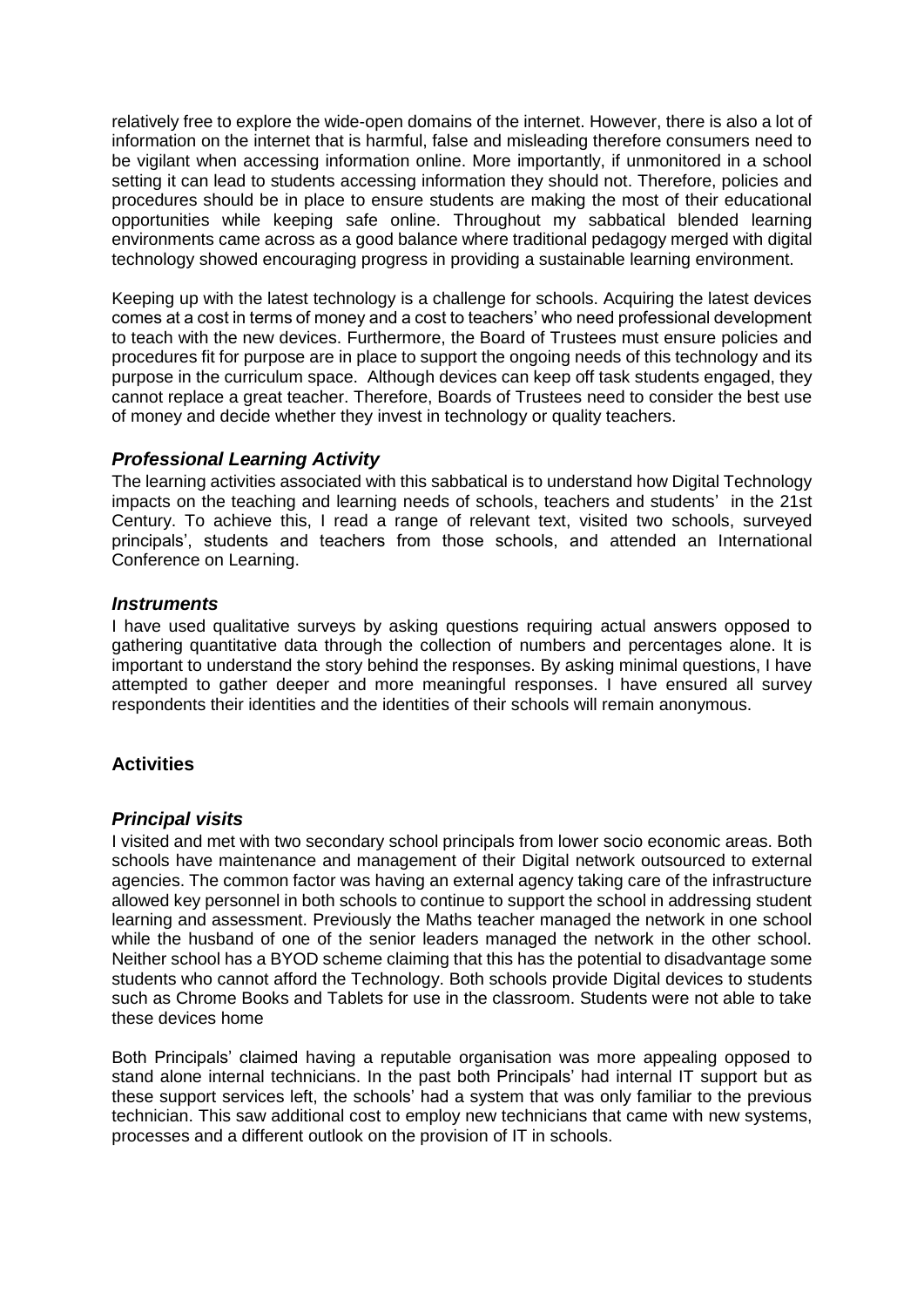Both principals' acknowledged the cost to the service providers was comparable to an onsite local technician however one of the benefits was being able to access quality advice and support regardless if the school appointed technician was available or not. Furthermore, future proofing solutions proposed by providers meant Principals were able to approach the Board of Trustees with an informed perspective to ensure their school kept pace with the ongoing changes in the IT space. Both schools use cloud-based servers mentioning a benefit to staff was the ease of access to learning and school resources remotely.

Unfortunately, neither school was able to provide any longitudinal data that reached beyond 5 years. Looking back at student achievement data over the past five years showed a marginal gain in student achievement then followed by a plateau. Both principals mentioned teacher interest when digital devices first entered the teaching space was high. However, anxiety and resentment slowly began to take over. Some teachers were not as computer literate as students therefore placing some teachers on the back foot.

## **Teachers**

Many schools introduced digital technology through computers in labs and some would argue these labs replaced the typing rooms of old; as a result, many typing teachers took on the role of providing instruction for this newly introduced technology. Over time, computers began to make their way around the schools into a range of curriculum areas until computers became a tool in every learning area from Mathematics through to Physical Education. Mathematics teachers took a deeper interest followed by Science then the wider teaching body of the school. It is rare to walk into a school today and not find a raft of digital technology on hand. Furthermore, technology has breached the confines of the classroom and now found in all areas of the school, and beyond the school gates on field trips.

I received responses from 11 out of 18 teachers invited to participate in my informal research project. All respondents overwhelmingly claimed digital technology in the classroom was a beneficial tool to help engage and maintain student interest. Teachers noted that students in the senior classes (YR 11-13) tended to explore in-depth functionality of electronic devices opposed to junior students (YR 7-9) who generally used the same devices for gathering, editing and presenting data and projects.

Although digital technology has benefits for teachers such as the ability to call on information in an instance, manage student records and to access real time achievement data they also faced challenges. Many of the teachers surveyed had the same responses around the digital technology challenges in particular the pace of changing technologies. With constant changes in technology comes the need for teachers to keep pace and this comes with a financial and personal cost. Schools faced an increase in spending for new technology and Professional Development while some teachers found it challenging to keep pace with change. One respondent mentioned they were in their twilight years and did not see the need to put in time to keep pace with all the changes. Likewise, some teachers mentioned many of their students' digital technology skills surpass their own which sometimes left them feeling as though they are on the back foot in some situations. Furthermore, respondents suggested more work is required on developing a pedagogy that is fit for purpose and transferable in this ever-evolving digital platform.

To this end, despite the ubiquitous learning opportunities presented by modern digital technology most of the teachers surveyed claimed there is no obvious improvement in student achievement in their classrooms. They state that although the students appeared engaged they sometimes were engaged in activities outside of the set learning activities. Furthermore, comments such as electronic devices have become surrogate teachers as relieving teachers could see themselves placed into computer labs or allocated a COW (Computers on Wheels) for the lesson. An interesting point made by one of the respondents is that society expects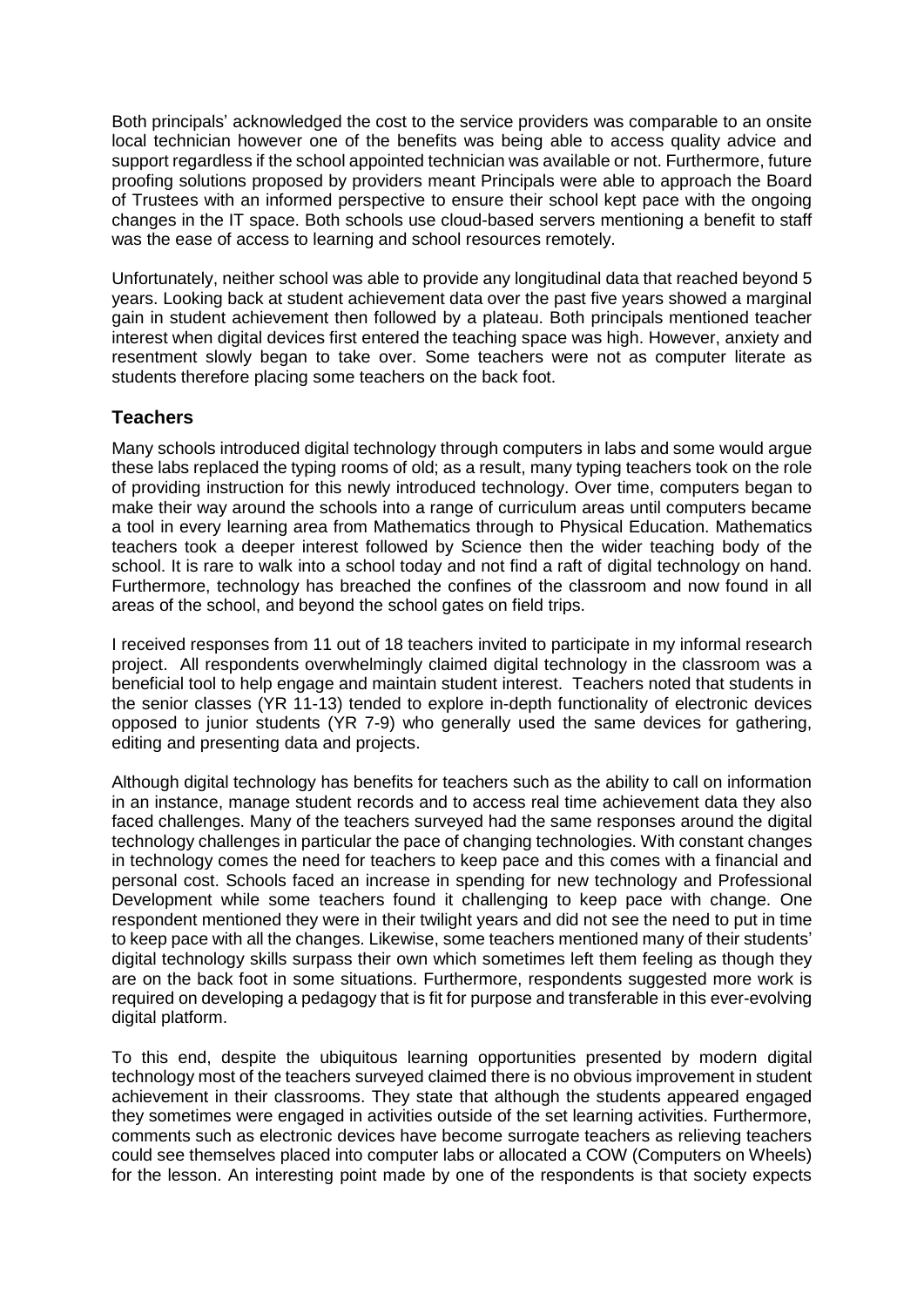24/7 online access and students feel despondent when they are unable to get on line which increases their anxiety.

## **Students**

Ten of the 18 students invited responded to the survey questions. As the survey was sent at the beginning of the second term holidays this may have had an impact on the number of returned surveys. In hindsight, it would have been better to conduct small focus groups with students. The following are a compilation of responses from students.

### *Benefits*

Students mentioned the word processing features as a major benefit in the classroom. This includes the ability to write copious amounts of text then edit and re-edit without too much fuss.

Additional benefits identified by students:

- Ability to learn alongside students on the other side of the planet in real time.
- The spell check and the grammar checker functionality.
- Software for creative arts, mathematics, science
- Access to the internet
- Storage
- Remote access
- Video conferencing for subjects where teachers were not available in the school

When asked what technologies are used in the classroom students' responded cell phones are the device of choice then followed by Chromebooks and tablets.

- Some of the cell phone features mentioned by students.
	- It belongs to me and it is my personal device
	- **•** Affordability
	- The size, mobility and ease of access to the device.
	- The camera and video functionality
	- The ability to store mass amounts of data
	- The ability to take this data with them anywhere.
	- The ability to download apps including educational apps
	- Ability to access content any time in real time.

#### *Challenges*

Some of the challenges mentioned by students:

- Devices provided by the school were too restrictive in available content.
- Electronic devices could be a real distractor as peers share non-related content with each other particularly music videos and games.
- Social media overused in the classroom.
- Old computers
- Slow network
- Social harm / cyber bullying
- Teacher not knowing how to use software
- Computers are taking over our library
- Why don't we have computers like the school down the road, they have flasher ones and better learning apps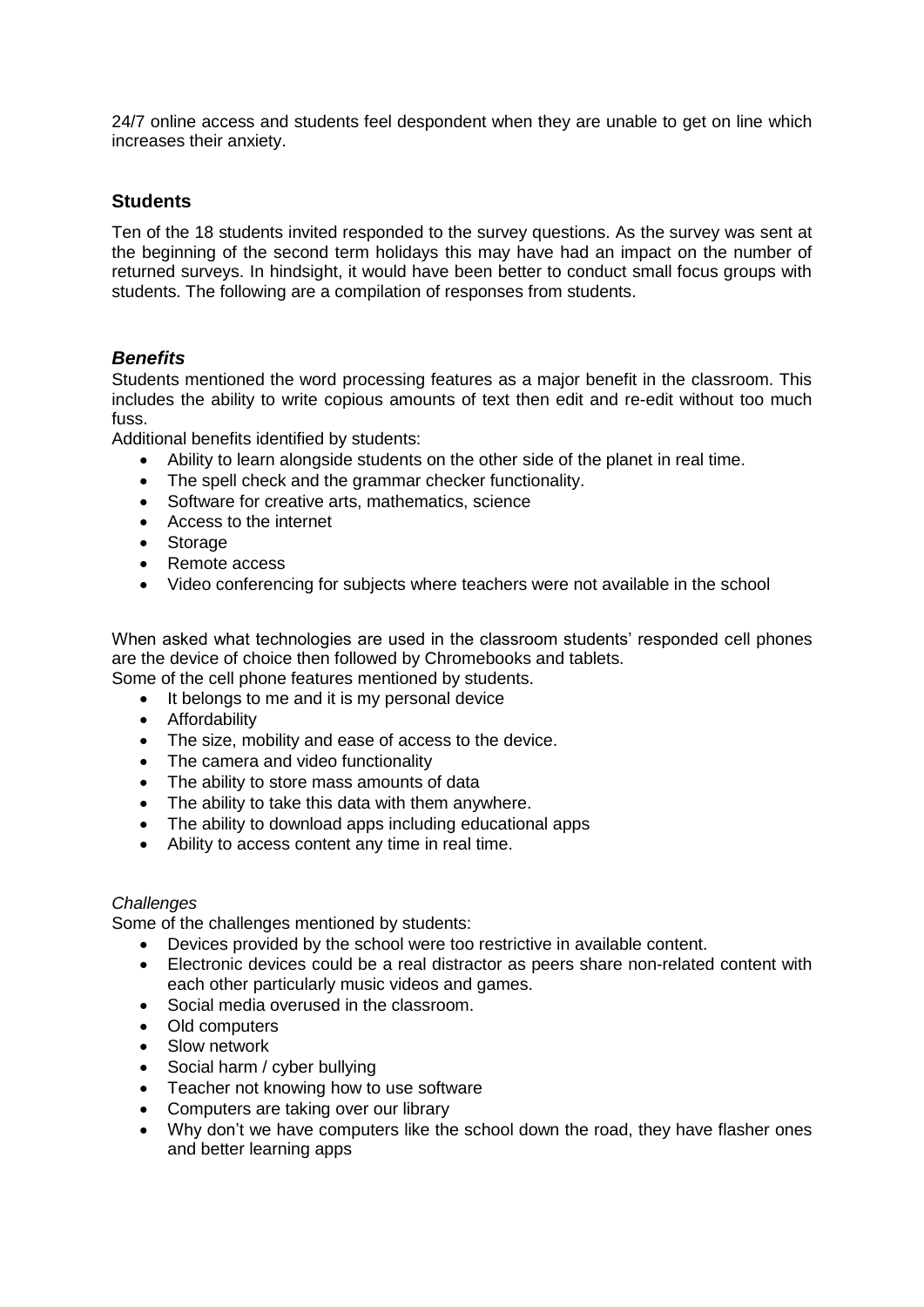### *Improving Technology*

Students suggested:

- Faster and consistent connectivity was required so they can consume content whenever they wanted in real time.
- More storage space for music videos and entertainment videos.
- More Virtual Reality should be in every classroom.
- Global classrooms that connect students all around the world
- Flasher computers
- Better up to date software and apps
- More access to internet sites and web pages
- Free laptops for all YR13 students
- Need easier programming software, the language is difficult to understand some times

#### *Teacher Practice*

Students state although one of the advantages is providing tablets to keep off task students quiet this means the teacher and student miss personal interaction. Furthermore, teachers did not monitor these students as closely as they could have.

Further comments from students on Teacher Practice:

- One student referenced a situation where an IPad on a mobile stand has replaced the doctor then suggested this means one day a robot can replace teachers.
- Why do I need a teacher when I can learn everything on Google or You Tube?
- My teacher is not good with computers so this means they cannot help me too much
- Computers are everywhere so we just use them for all sorts of stuff even when we don't have to use a computer
- It is so much easier when the teacher uses the computer to teach us.
- Science is better because we do not have a lot of the flash equipment like other schools but we still do cool experiments.

#### *Learning Outcomes*

Several students are not confident digital technologies have improved their learning outcomes and viewed digital technologies as 'flash work books'. Students also mentioned their anxiety around the introduction of online assessments. Some students claiming the school down the road was using different software and they felt they are disadvantaged.

### **Conference**

Attending the Twenty Sixth International Conference on Learning in Belfast Northern Ireland I met with and heard from international speakers presenting their educational findings on Digital Technologies in Education. The following are snippets from many of the speakers at the conference. There are too many to reference individually but all presenters have strong commonality and links on the current trends and future aspirations of digital technologies in education.

With almost half of the world connected online and a third of the world's population using a smartphone today you could say we are a digitally connected world. Digital technology is more affordable and commonplace in many corners of the world including the use of smart phones in the classroom. This hand held device favoured amongst students with its ability to call home, capture and store photos, videos and notes of your adventures. These can then be shared simultaneously and instantly around the world with friends and family informing them of your travels, intentions and aspirations. Moreover, they are more than a recording device allowing two-way transmissions in the form or phone or video conferencing.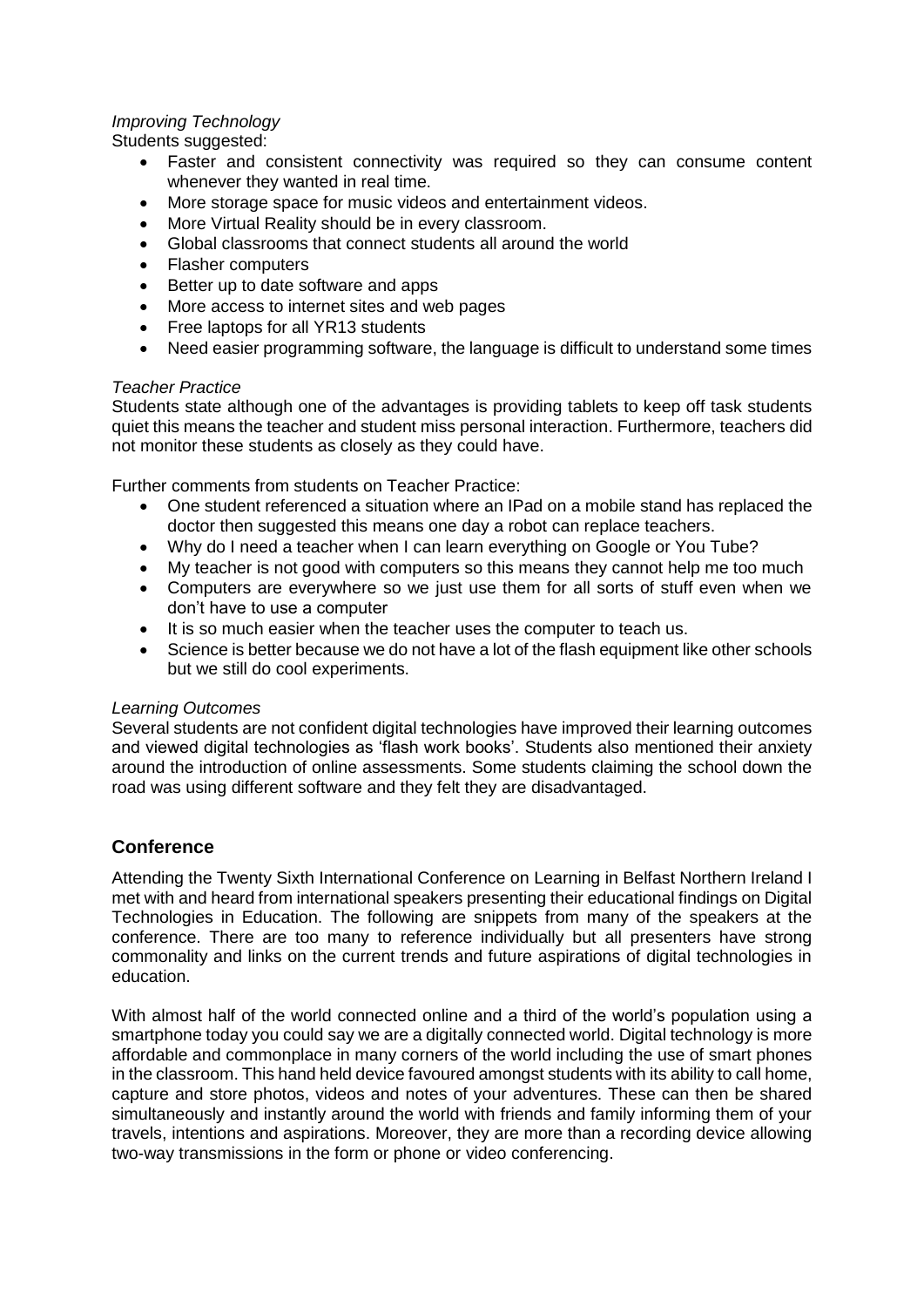Stronger and faster networks enable real time learning between classrooms around the world. This will become more common especially for isolated communities connected online. Distance learning is not new but as technology improves more and more communities are embracing online learning. Examples of global collaborations are available on YouTube where musicians come together to learn and perform a musical piece. Wei Cui (2019) suggests the integration of digital technology and curriculum does not mean that digital technology is merely a tool that aids teaching or learning but can be used to create a new type of learning environment where resources can be shared and teaching and learning is a collaborative thing.

Digital devices has not only just replaced the note pad and pen but it has become a tool used in every area of the learning environment. With approximately 75% of teachers' using digital technologies in the classroom, blended learning has become a more frequent topic around educationalist. Blended learning combines online educational resources and opportunities to interact online with traditional teaching and learning practice. Blended learning requires more than integrating technology into the classroom as the teacher plays an integral role by personalising and streamlining the learning process for students. Nora Revai (2019) suggests blended learning environments can be established where students have a blend of online learning, face-to-face learning and practical hands on experiences.

Many presenters argued for better policy on upscaling innovation and evidence. Upscaling innovation is mobilisation and how we take good practice and share it with other schools. The education sector also needs to identify the best methods to gather, analyse and share evidence that this practice is fit for purpose. For this to work on a global scale the entire sector must be committed to making a change and the learning process must remain the domain of the teachers.

Security and privacy is always a concern for many. Digital data is literally floating around in the air and those with the skills and intent can intercept these. These actions can lead to activities by 'Hackers' such as cyber breaches to produce spam or phishing emails. All of these are disruptive and cost organisations millions of dollars every year to counter. Furthermore, organisations using cloud technology must ensure their systems are secure as breaches occur and information stolen. However, with these risk organisations spend billions of dollars around the world in a race to develop and introduce the best technologies. The human race has become increasingly more dependent and demanding of newer and faster technologies.

## *Readings*

Traditional concepts of learning meant going to school and learning through a book alongside a teacher. Digital technology has changed this as learning begins to move away from the walls of the classroom. In the future instead of asking how we can improve schools, we may have to ask the question of how can we help learners to create their own pathways (Collins and Halverson). In the future, lifelong learning may require moving away from traditional schooling systems and offer learners a variety of learning experiences in a range of settings not confined to any one space.

Children and young people are creative and potent when using digital technology today. Given the reach and accessibility of digital technology young people along with their teachers and parents are both more empowered and more exposed than they have ever been before. This requires new ways of considering the challenges ahead (Craft, 2012). Furthermore, children must develop critical awareness of the consequences of globalised capitalism and extension beyond individualism.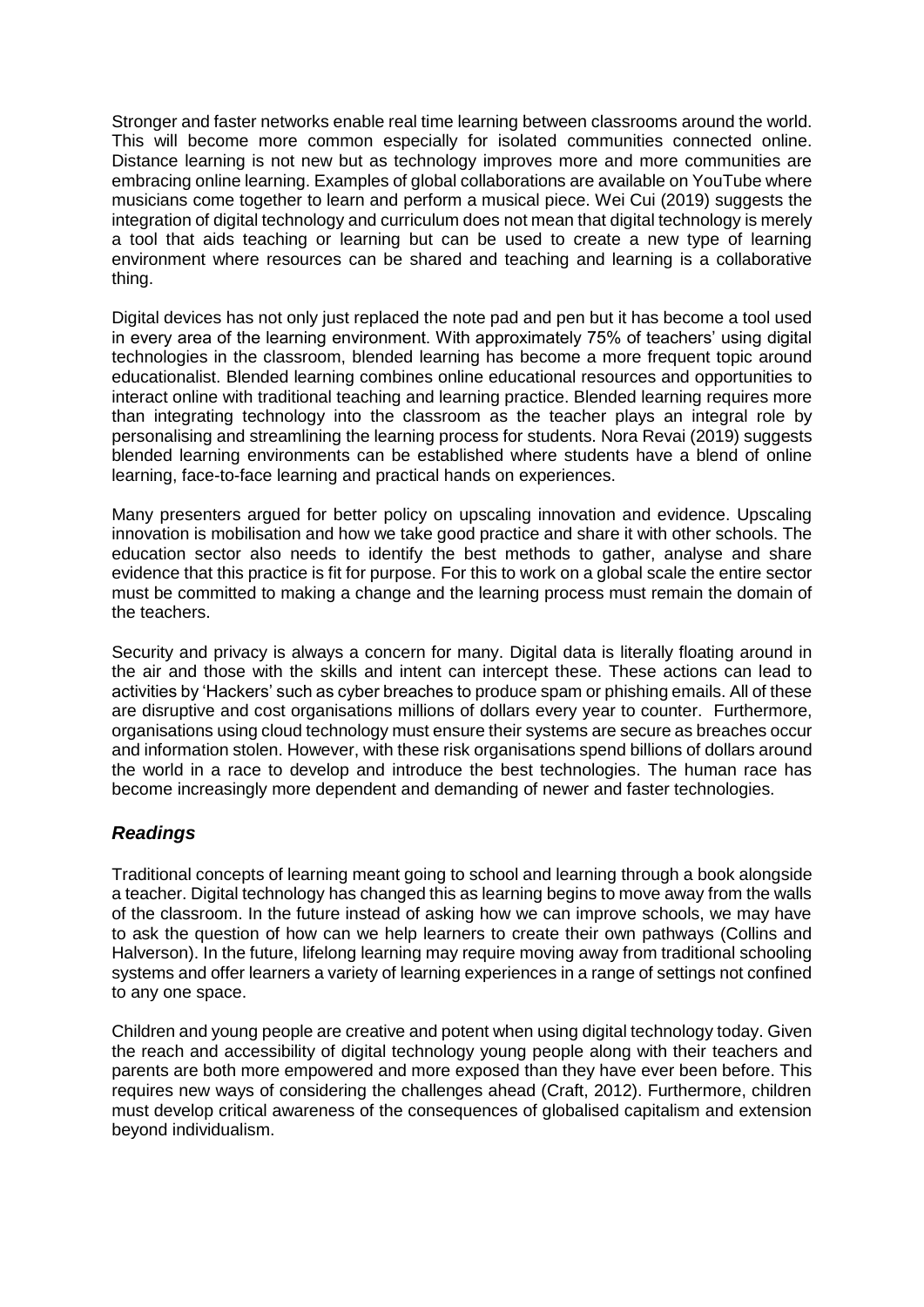Computers in school can help increasing student achievement by making classes more engaging and relevant, tailoring programmes to suit students and offering teachers a wider range of professional tools (Zucker, 2008). To focus on raising student achievement through standardised test results is limiting as other vital goals like socialisation and engagement in the learning process are just as vital. Although it is hard to measure, developing a passion for lifelong learning should be a goal.

A concern with the ease and immediacy of digital information may lead to a resistance to the patience and persistence required for in-depth scholarship. Data from the Kaiser foundation in 2010 found that when teens are doing their homework at a computer, two thirds of the time they are also engaged in surfing the internet, on social media, or messaging friends (Geidd, 2012)

# **Conclusion**

Digital technology appears to be here for good. It is everywhere and to get rid of it would be near impossible. However, before you rush out and invest in the latest digital technology it is important to ask yourself a couple of questions first. Is it going to improve my students' achievement levels? What do I want my students to achieve? What technology is required? Is the technology fit for purpose? Do you have policies and procedures that are fit for purpose? Who is going to maintain your system? How much do you invest? New technology or quality teacher? How will I know the system is secure?

Either way you decide there will always be sceptics on both sides of the fence. There are strong arguments for both camps but as long as you focus on what is important for your organisation then I cannot see any disadvantage with blending digital technologies into your learning programmes.

# **Readings**

Zucker, A. A. (2008). Transforming schools with Technology: How smart use of Digital tools helps achieve six key education goals. Cambridge, MA, US: Harvard Education Press.

Collins and Halverson (2017). Rethinking Education in the age of Technology, The Digital Revolution and Schooling in America. New York, Teachers College Press.

Jay N. Giedd, M.D. (2012). The Digital Revolution and Adolescent Brain Evolution. Journal of Adolescent Health, www.jahonline.com

Craft. A (2012). Childhood in a Digital age: creative challenges for educational futures.

## *References*

Wei Cui, (2019). Presentation at Queens University, Belfast, Ireland